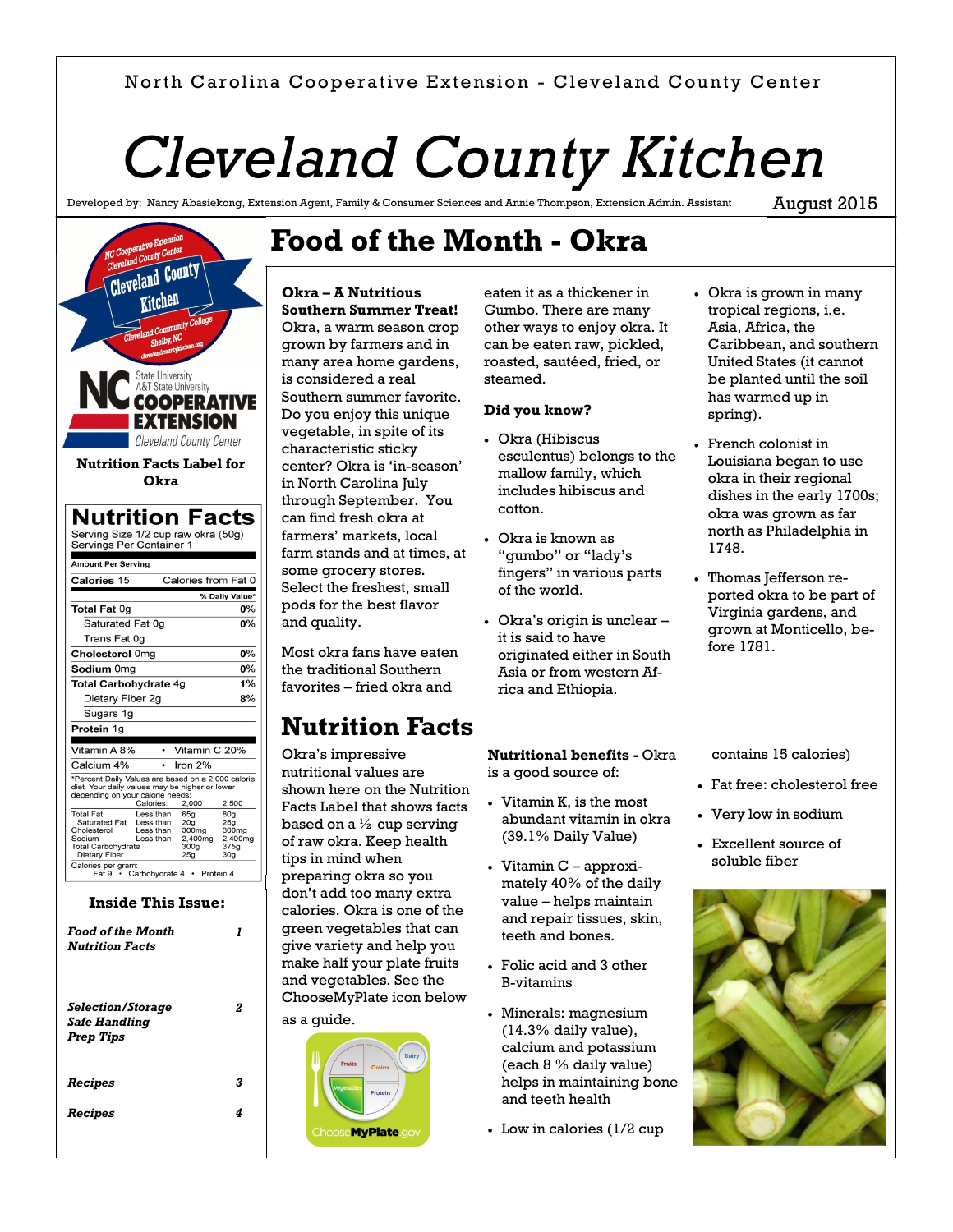#### PAGE 2 CLEVELAND COUNTY KITCHEN

Developed by: Nancy Abasiekong, Extension Agent, Family & Consumer Sciences and Annie Thompson, Extension Admin. Assistant August 2015

## **Selection/Storage**

Okra is perishable and should be handled with care. Choose okra that is:

- Brightly colored green pods that are blemish free.
- Crisp, tender, but firm pods.
- Small pods that are  $2 3$  inches long.

#### **Avoid:**

- Pods that are too large or hard (they will be tough and fibrous)
- Pods that are too soft or overripe
- Discard pods that are turning brown
- Pods that are dry or have a dull appearance

#### **Storage Tips:**

- Store unwashed, dry okra in the refrigerator vegetable crisper in a loosely closed plastic produce bag
- Use within 2-3 days

If harvesting okra from your own garden, plan to check and cut pods frequently. Okra pods will be ready to cut 4-7 days after the flower opens. Harvest every other day, selecting pods that are tender and small (2-4" long for most varieties).



#### **To Prepare:**

Just before cooking, wash okra pods in cool water.

Cut off stem end. Cut into  $\frac{1}{4} - \frac{1}{2}$  inch slices or leave small pods whole.

Enjoy okra as a thickener in soups/stews or in recipes with tomatoes, corn, onions, and/or yellow squash.

The most common ways to eat okra are: breaded and fried or used in gumbo but there are many other ways to prepare & enjoy okra.

#### **To Freeze Okra:**

Freezing is the best way to preserve okra for extended use. Select young tender pods – separate by size: small pods – 4 inches and less; large pods – over 4 inches.

Wash okra, trim stems. Blanch small pods 3 minutes and large pods 4 minutes. Cool and drain. Leave whole or cut crosswise into rounds. Package, seal and freeze.

**For Frying** - Slice blanched pods crosswise and dredge with flour or meal. Spread in a single layer on a shallow pan. Freeze just until firm. Package, seal and freeze.

#### **Serving Ideas:**

 Okra can be steamed like other vegetables – place small pods in steaming basket and place over boiling water. Cook 5-8 minutes, depending on size. Remove and season as desired.

 **Sautéed okra** - In a heavy skillet, heat 1 Tbs. olive oil (or 1 tsp. butter and 2 tsp. olive oil) over medium-high heat until hot, but not smoking. Add about 1/2 pound washed and sliced okra. Sauté 3-4 minutes or until okra is bright green with slight browning. Sprinkle with salt and pepper, to taste. Serve hot.

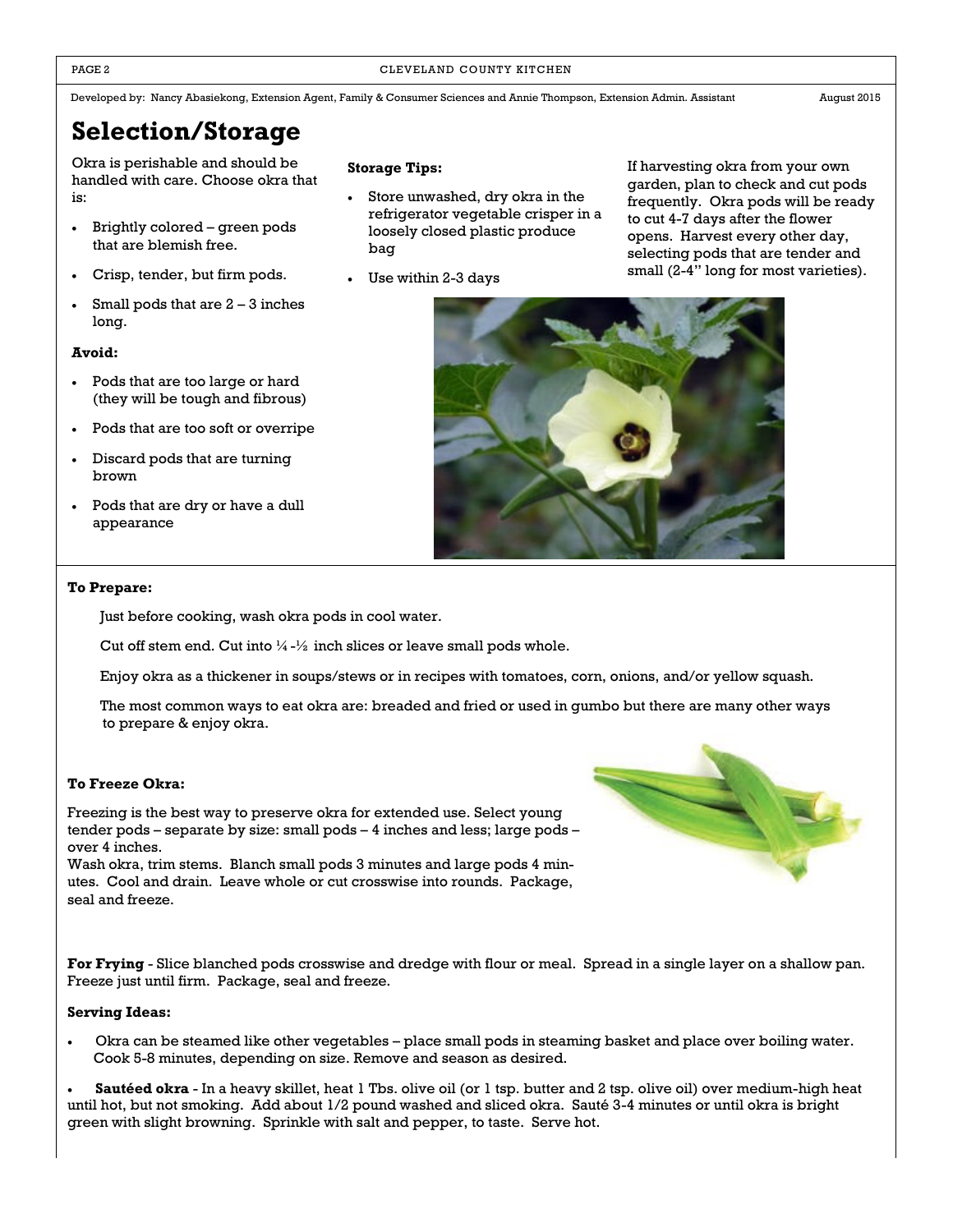#### CLEVELAND COUNTY KITCHEN **EXECUTE A RESISTENT COUNTY KITCHEN**

Developed by: Nancy Abasiekong, Extension Agent, Family & Consumer Sciences and Annie Thompson, Extension Admin. Assistant August 2015

## **Roasted Okra**

Preheat oven to 375°F. Wash and dry about 12 (3-inch) pods per serving. Do not cut off ends. Place on cookie sheet prepared with olive oil. Bake about 15 to 20 minutes, or until starting to brown. The okra gets crispier the longer you cook it - be careful to not burn it! Try roasting okra on the grill as well!

Season with salt and black pepper, to taste. Or season with a garlic and Italian herb mixture before roasting.



Source: NC Cooperative Extension, The Produce Lady

## **Okra and Corn with Tomatoes**

## **Ingredients:**

| 2 tbsp. olive oil                | l large onion, diced                                                           | 1/2 tsp. each red pepper, thyme and basil |  |
|----------------------------------|--------------------------------------------------------------------------------|-------------------------------------------|--|
| 1 green pepper, seeded and diced | 3 large, fresh, ripe tomatoes, chopped                                         |                                           |  |
| 2 cups fresh corn                | 2 cups small okra pods, left whole or cut into $\frac{1}{4}$ inch thick rounds |                                           |  |
| 1/2 cup water or chicken broth   | 3/4 tsp. salt                                                                  | $1/4$ tsp. black pepper                   |  |

### **Directions:**

In large skillet, heat olive oil and add onions and spices. Sauté until onions are limp. Add bell pepper and cook until onions are translucent. Add tomatoes, okra, water, salt and pepper. Reduce heat to low and simmer uncovered for 15 minutes, stirring occasionally. Add corn and cook 5 minutes longer. Serve hot. Serves 8.

Source: NC Cooperative Extension, The Produce Lady.

## **Fried Okra**



NC Cooperative Extension **August 2015** Cleveland County Center 130 South Post Road, Suite 1 Shelby, NC 28090 704-482-4365 cleveland.ces.ncsu.edu clevelandcountykitchen.org



Developed by: Nancy Abasiekong, Extension Agent, Family & Consumer Sciences and Annie Thompson, Extension Administrative Assistant

## **Okra Nuggets**

2 cups okra, cut into 1-inch rounds 1 tsp. salt 1/4 cup flour 1 egg 1/2 cup cornmeal 1/4 cup Parmesan cheese

Preheat oven to 400°F. Place the flour and salt in a bowl and stir to combine. Whisk the egg in a second bowl. Place the cornmeal and Parmesan cheese in a third bowl and stir to combine. Roll the okra in the flour and pat to remove excess flour. Dip the flour coated okra in egg and then roll in the cornmeal/parmesan mixture to coat. Place the okra on a cookie sheet sprayed with olive oil and when all the okra nuggets are on the tray, spray again to lightly coat. Bake for 15 minutes or until golden. Serves 4.

Source: NC Cooperative Extension, The Produce Lady